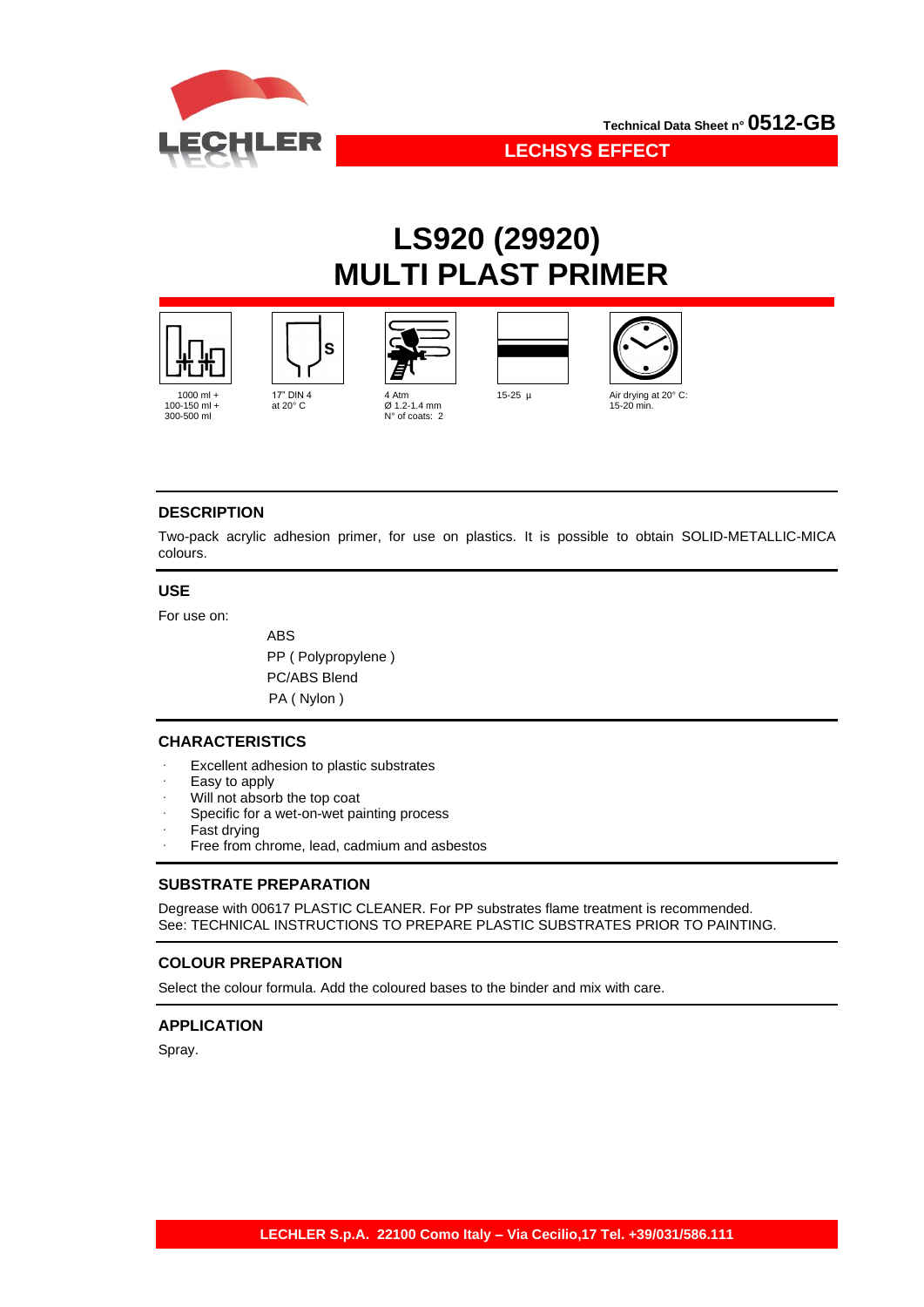| <b>Mixing ratio:</b><br>For ABS, blend PC/ABS                                                                                              |                                                     |
|--------------------------------------------------------------------------------------------------------------------------------------------|-----------------------------------------------------|
| LS920 MULTI PLAST PRIMER (derived from binder 29920)<br>29355 LECHSYS ACRITOP STANDARD HARDENER * or<br>09919 HARDENER                     | <b>Weight and volume</b><br>1000 parts<br>100 parts |
| 00825 (Standard)-00824 (Slow) LECHSYS UNIVERSAL THINNER                                                                                    | 500 parts                                           |
| *See OBSERVATIONS                                                                                                                          |                                                     |
| Pot life at 20°C : 4 hours<br>V.O.C. of the product ready for use: 653 g/l                                                                 |                                                     |
| <b>Mixing ratio:</b><br>For PA (NYLON)                                                                                                     |                                                     |
| LS920 MULTI PLAST PRIMER (derived from binder 29920)<br>00490 ACRIFLEX HARDENER<br>00825 (Standard)-00824 (Slow) LECHSYS UNIVERSAL THINNER | 1000 parts<br>150 parts<br>500 parts                |
| Pot life at $20^{\circ}$ C : 4 hours<br>V.O.C. of the product ready for use: 644 g/l                                                       |                                                     |
| <b>Mixing ratio:</b><br>For PP (Polypropylene)                                                                                             |                                                     |
| LS920 MULTI PLAST PRIMER (derived from binder 29920)<br>29355 LECHSYS ACRITOP STANDARD HARDENER * or<br>09919 HARDENER                     | 1000 parts<br>100 parts                             |
| 31516 PP ACTIVATOR<br>00825 (Standard)-00824 (Slow) LECHSYS UNIVERSAL THINNER                                                              | 500 parts<br>300 parts                              |
| *See OBSERVATIONS                                                                                                                          |                                                     |
| Pot life at $20^{\circ}$ C: 4 hours                                                                                                        |                                                     |

V.O.C. of the product ready for use : 667 g/l

#### **NOTE: The use of NON recommended thinners will affect the adhesion of this product.**

Spray viscosity at 20°C: 17" DIN 4 Ø Air cap: conventional 1,2-1,4 mm Air pressure: conventional 4 Atm N° of coats: 2 Recommended film thickness:15-20 µ Theoretical coverage : 1l of mixture = 7.2 m<sup>2</sup> at 25  $\mu$ ; 1kg of mixture = 8.3 m<sup>2</sup> at 25  $\mu$ 

# **DRYING TIMES**

**Air drying at 20°C** Allow to flash-off 15-20 min. at 20°C before applying the finishing coat.

### **OVERCOAT WITH**

One-coat or two-coat solid, metallic, mica finishes of LECHSYS EFFECT System.